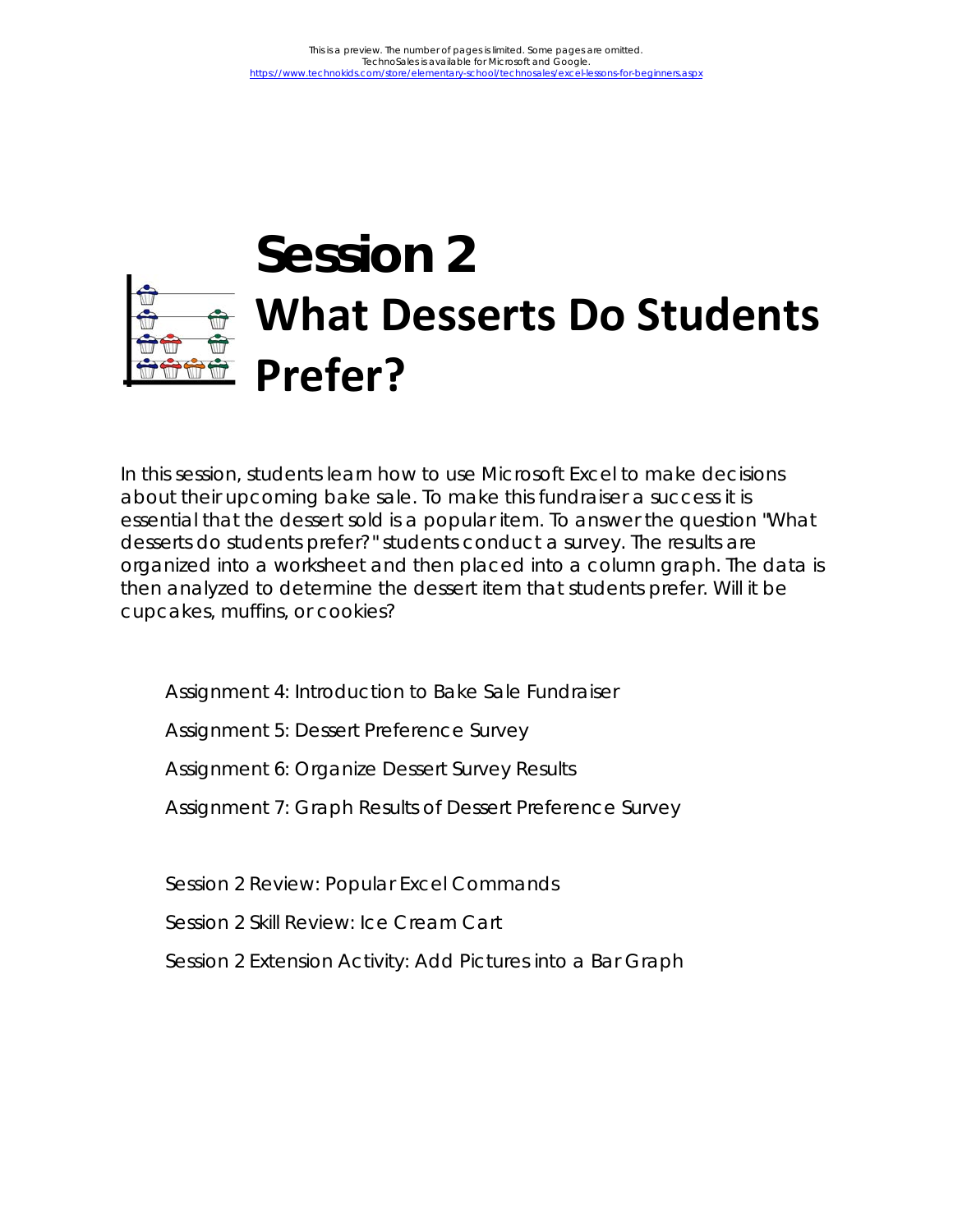# Assignment 4 Introduction to Bake Sale Fundraiser

A bake sale is a fundraising activity where baked goods such as cookies, pies, and cakes are sold to raise money for a specific purpose.

Plan a real or imaginary bake sale.



#### **About the Fundraiser**

1. What is a fundraiser?

**An event or function that is held to raise money for a specific purpose.**

- 2. For what purpose are you raising money?
- 3. Why do you think a bake sale will help you raise money?
- 4. How can Microsoft Excel help you plan your bake sale?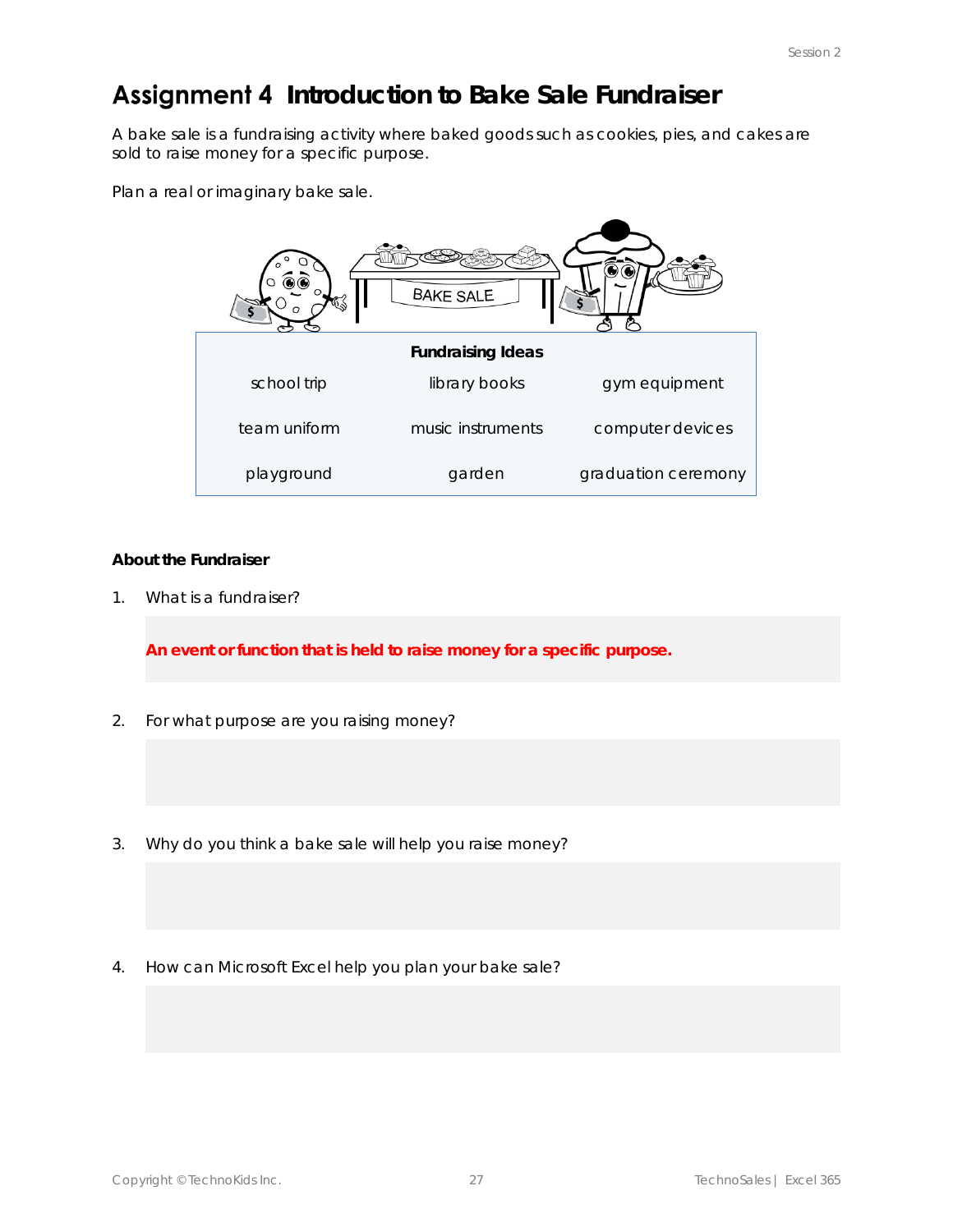# **Assignment 5** Dessert Preference Survey

To have a bake sale you must decide what baked goods to sell. Survey your classmates to find out the type of dessert they would buy at a bake sale.

The results of the survey will be put into a Microsoft Excel spreadsheet. The information will be used later to create a bar graph that will help analyze the results to reach a decision.

**How to Conduct a Survey**

- 1. **Pick Bake Sale Items**: To begin the survey, as a class, suggest to your teacher four or five desserts you would buy at a bake sale. Write the list of items into the table below.
- 2. **Conduct a Class Survey**: Ask how many **girls** would like to buy the first item in the list. Record the number of responses in the *Girls* column beside the item in the table. Then ask how many **boys** would buy the same item. Record the number of responses in the *Boys* column. Repeat for the remaining items in the list.

Each person can only vote ONCE!

3. **Calculate the Totals**: When complete, calculate the results of each item by adding the totals together and recording each amount in the *Total* column.

| <b>DESSERT</b> | NUMBER OF GIRLS | NUMBER OF BOYS | <b>TOTAL</b> |
|----------------|-----------------|----------------|--------------|
|                |                 |                |              |
|                |                 |                |              |
|                |                 |                |              |
|                |                 |                |              |
|                |                 |                |              |
|                |                 |                |              |
|                |                 |                |              |
|                |                 |                |              |
|                |                 |                |              |
|                |                 |                |              |

You will compare boys and girls survey data in an upcoming assignment.



**Answer Questions About the Survey Results**

- 1. What dessert is liked the most?
- 2. What dessert is liked the least?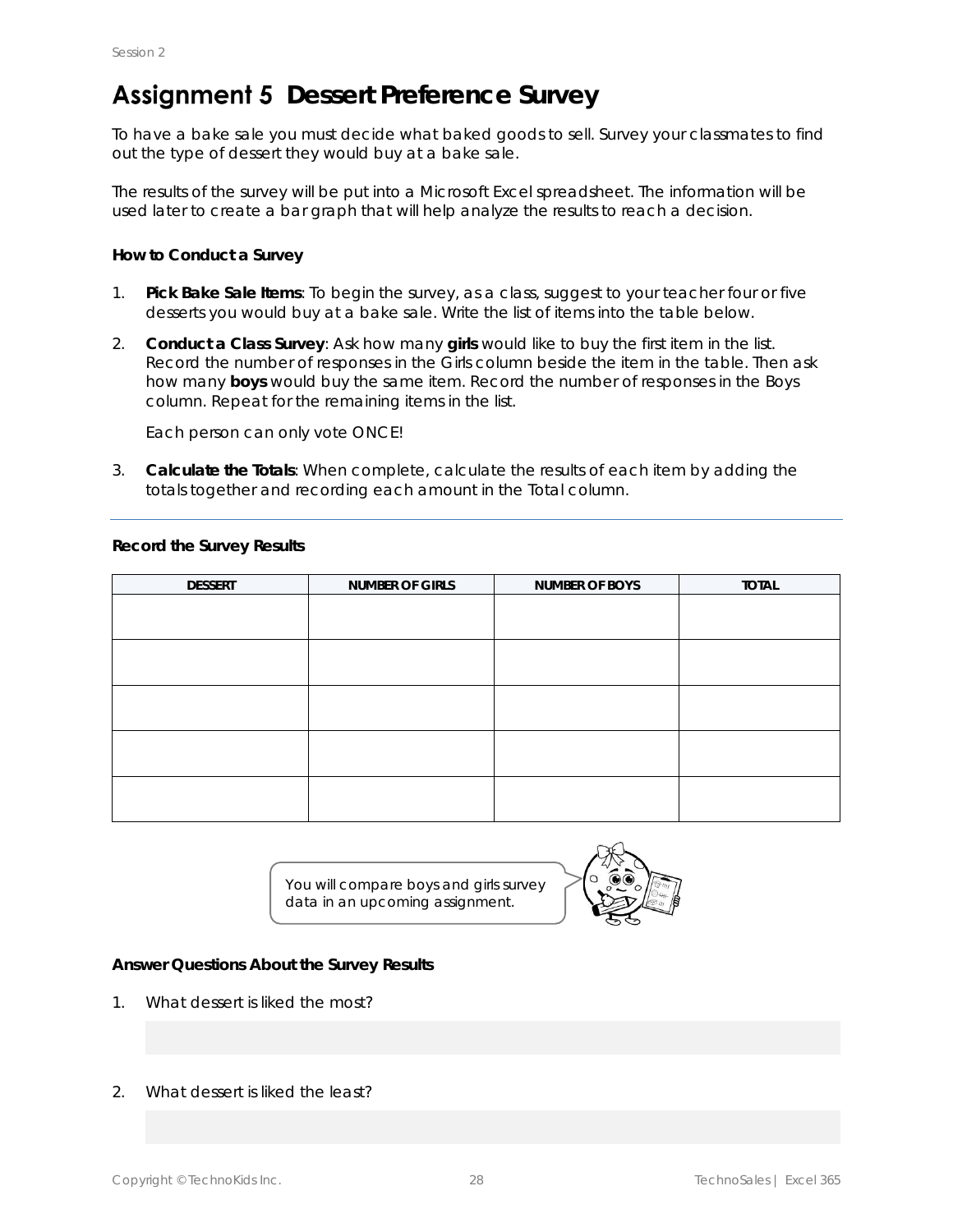# Assignment 6 Organize Dessert Survey Results

Organize your survey results using Microsoft Excel. Follow the instructions to:

- Add a title and center it within a group of cells.
- Record the survey results.
- Use AutoSum to quickly calculate totals.
- Use the AutoFill feature to copy a formula into cells.
- Format the cells to make the information easy to read.
- Rename the worksheet *Dessert Survey*.
- Save the workbook as *bake sale*.



**Open Excel 365**

1.  $\triangleright$  Open Excel 365. Click *Blank workbook*.

|   | ĥ                     |  |
|---|-----------------------|--|
|   |                       |  |
|   |                       |  |
|   |                       |  |
|   |                       |  |
| 5 |                       |  |
| ĥ |                       |  |
|   |                       |  |
|   | <b>Blank workbook</b> |  |

**Add the Title "Dessert Preference Survey" and Then Make It Look Great**

2. a. Add a title:

In **A1**, type **Dessert Preference Survey**.

|  | <b>Dessert Preference Survey</b> |  |
|--|----------------------------------|--|
|  |                                  |  |

 $\triangleright$  Press ENTER.



The title covers more than three cells. You can use Merge and Center to combine cells to make the information fit better. Try it!

b. Merge and center the title:

Click and drag to select the cells – **A1**, **B1**, **C1**, and **D1**.

In the Home tab, find the Alignment group and click *Merge and Center*.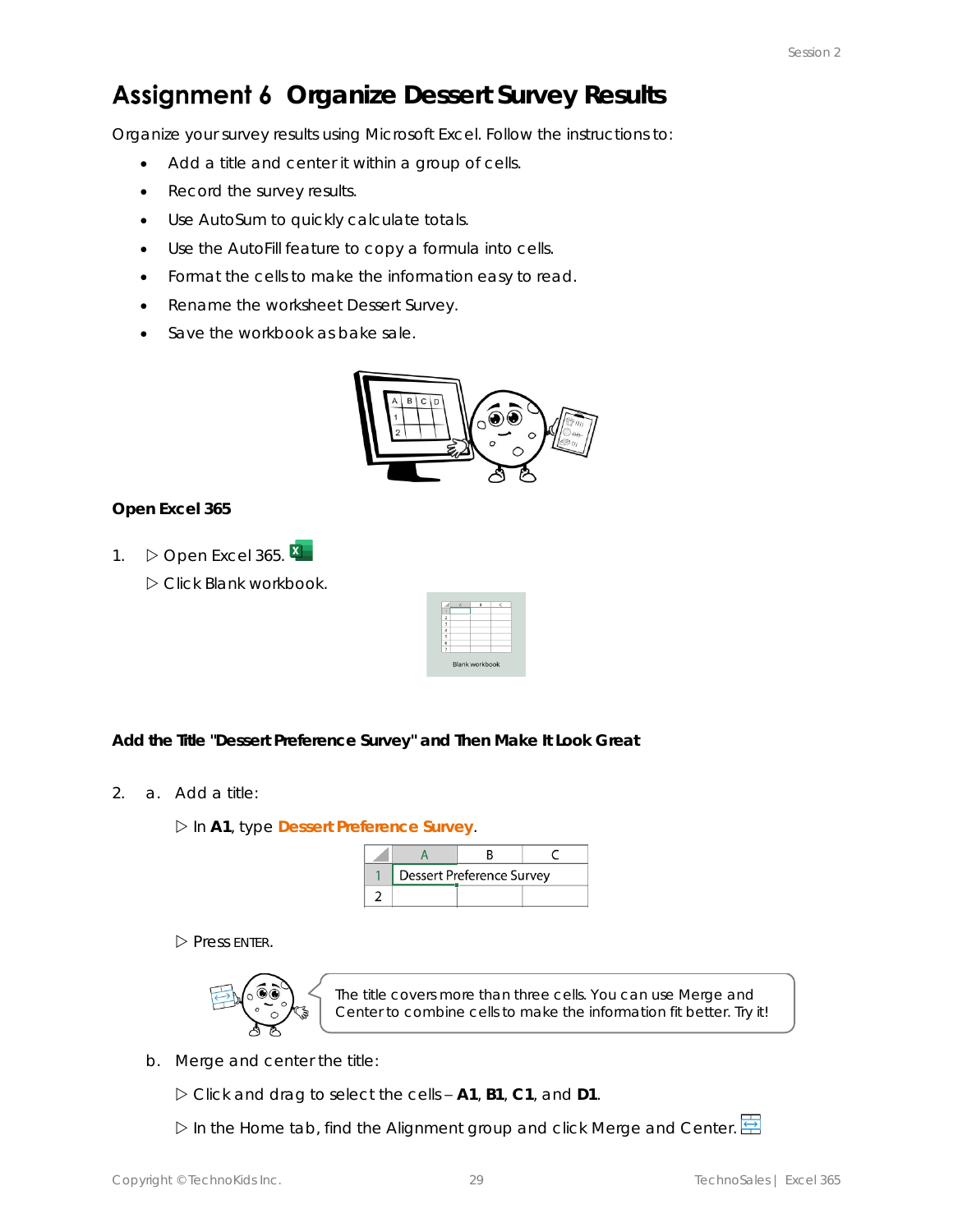c. Format the text:

 $\triangleright$  Select the title.

 $\triangleright$  Make the title look great using these commands:

| Calibri | Font      |
|---------|-----------|
|         | Font Size |

| Font      | $\mathbf B$ Bold | <b>U</b> Underline |
|-----------|------------------|--------------------|
| Font Size | $I$ Italic       | Font Color         |

#### **Record the Survey Results in Microsoft Excel**

- 3. a. Add headings:
	- In **A3**, type **Dessert**.

Press TAB to move to cell **B3**. Type **Girls**.

- Move to cell **C3**, type **Boys**.
- Move to cell **D3**, type **Total**.

| ັ | $\sim$ $\sim$ $\sim$ $\sim$ $+$<br>$\overline{\phantom{a}}$<br>esseri<br>. . | Girls | $\bigcap V^c$<br>≺∟<br>◡<br><b>v</b> J | . .<br>tuta, |
|---|------------------------------------------------------------------------------|-------|----------------------------------------|--------------|

 $\triangleright$  Press ENTER.



b. Enter survey items:

In **A4**, type the *first* **dessert** from your survey list. Press ENTER.

- Type the *next* **dessert** from your survey list.
- Repeat until each dessert has been added.

If the text is too wide for the cell, double click in between the column headings. This will fit the cell to the text.



c. Enter *Girls* results:

In **B4**, type the *number of* **girls** who preferred the first dessert. Press ENTER.

- $\triangleright$  For each dessert, type the number of girls in the correct cell. If there is no value, type **0**.
- d. Enter *Boys* results:
	- In **C4**, type the *number of* **boys** who preferred the first dessert. Press ENTER.
	- $\triangleright$  For each dessert, type the number of boys in the correct cell. If there is no value, type **0**.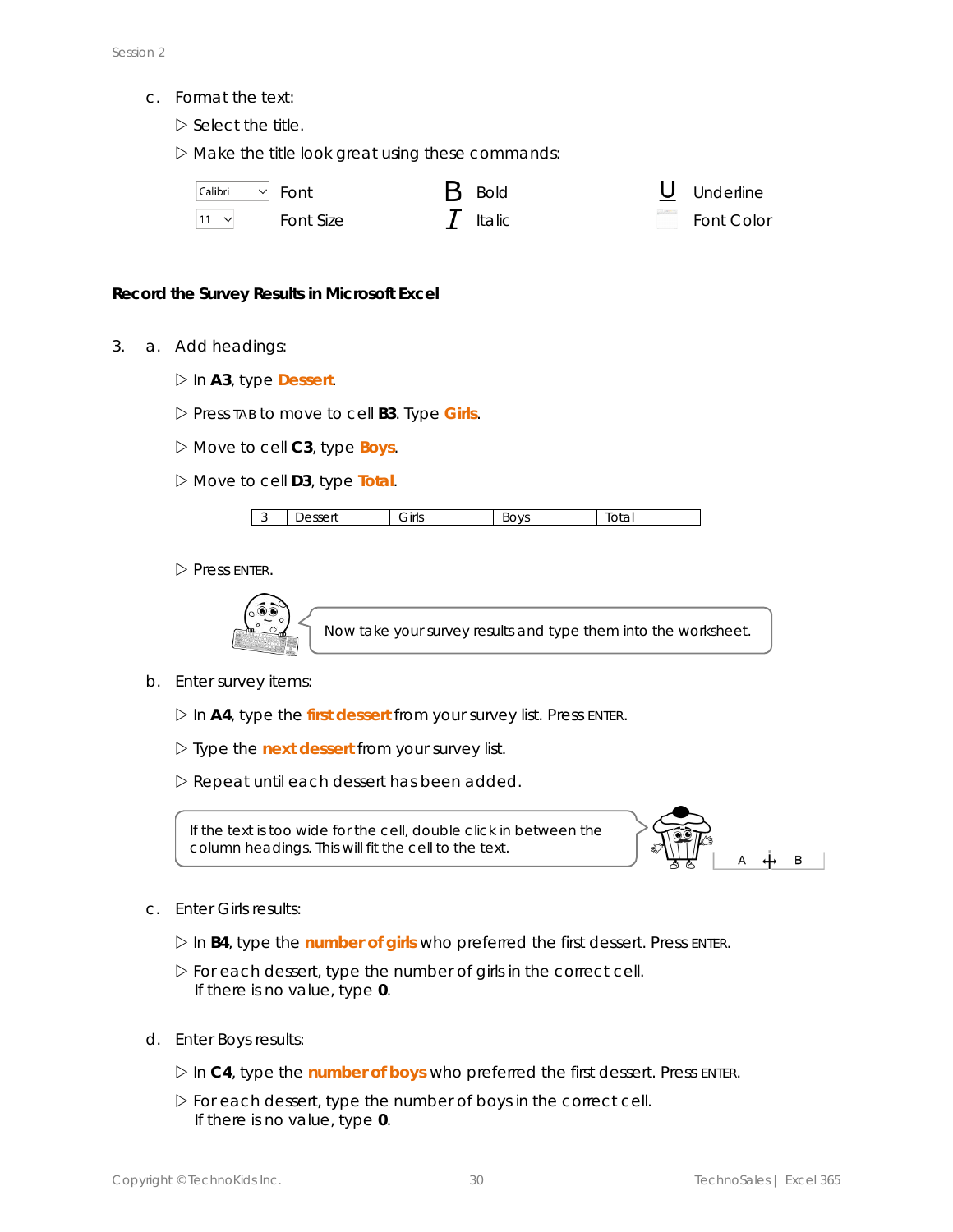#### **Total Results for Girls and Boys Using AutoSum**

4. a. Use AutoSum to create a formula:

 $\triangleright$  Select D4.

 $\triangleright$  In the Home tab, find the Editing group and click AutoSum.  $\sum$  Press ENTER.

|                                                                                                                                   |         | <b>Dessert Preference Survey</b> |             |                    |  |
|-----------------------------------------------------------------------------------------------------------------------------------|---------|----------------------------------|-------------|--------------------|--|
|                                                                                                                                   |         |                                  |             |                    |  |
|                                                                                                                                   | Dessert | Girls                            | <b>Boys</b> | Total              |  |
|                                                                                                                                   | muffins |                                  |             | $0$ = SUM(B4:C4)   |  |
|                                                                                                                                   | cookies |                                  |             | Maumbert Increbedt |  |
| Excel automatically selects the two adjacent cells and inserts a<br>formula that adds the values from the Girls and Boys columns. |         |                                  |             |                    |  |

b. Study the formula:

 $\triangleright$  Select D4.

Look in the Formula Bar to see the formula:

All calculations begin with the **=** sign. It tells the program that there program to add the values in the goes between the *start* and end is a formula in the cell.

cells together.

 $= S U M (B 4 : C 4)$ 

**SUM** is used for addition. It tells the **(B4:C4)** is the cell range. A colon **:**  cell. Brackets **( )** go around the cells to be summed.

**Use AutoFill to Calculate Remaining Totals**

AutoFill completes a series by copying information into a cell. It automatically changes the cell references.

- 5. a. Use AutoFill to copy the formula into the cells below:
	- $\triangleright$  Select D4.

Drag the AutoFill handle down to calculate the dessert *Totals*.

|          | Dessert  | Girls | <b>Boys</b> | Total | When you let go,   |
|----------|----------|-------|-------------|-------|--------------------|
| 4        | muffins  |       |             |       | the Totals will    |
|          | cookies  |       | 6           |       | show in the cells. |
| 6        | brownies | 8     |             |       |                    |
|          | cupcakes |       |             |       |                    |
| $\Omega$ |          |       |             |       |                    |

- b. What is the formula in each *Total* cell? Select the cell and then look in the Formula Bar:
	- **=SUM(B4:C4) =SUM(B5:C5) =SUM(B6:C6) =SUM(B7:C7)**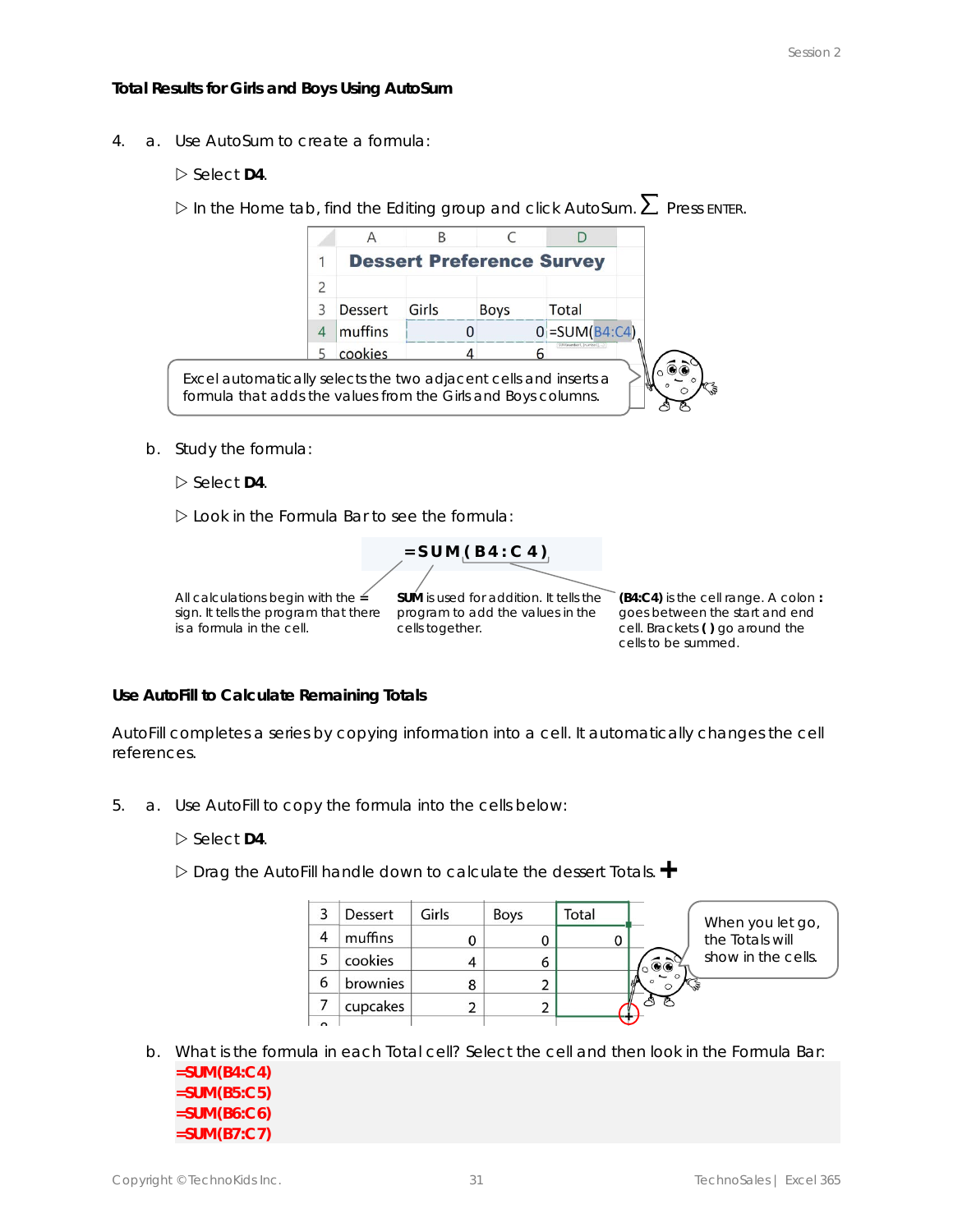**Format the Cells to Make the Data Easy to Understand**

- 6. a. Apply formatting to make the cells look like a table:
	- $\triangleright$  Fill the headings with color.  $\sqrt{\frac{1}{2}}$
	- $\triangleright$  Center the column headings.  $\equiv$
	- $\triangleright$  Apply borderlines to outline the cells.  $\Box$
	- b. Apply your knowledge to make the data look great:

| Calibri                             | Font                                                                                                     | <b>Bold</b>                                                       | <b>Fill Color</b> |
|-------------------------------------|----------------------------------------------------------------------------------------------------------|-------------------------------------------------------------------|-------------------|
|                                     | Font Size                                                                                                | Font Color                                                        | Center            |
| $\bullet$<br>$\bullet$<br>$\bullet$ | Hints and Tips:<br>Pick a font that is easy to read. Calibri<br>Center the values in the cells. $\equiv$ | $\checkmark$<br>Make the headings a larger font size. $14 \times$ |                   |

**Rename the Worksheet**

You will be adding more information to this workbook. Since it will have more than one worksheet, it is a good idea to rename the sheet tab.

7.  $\triangleright$  Right click on the Sheet1 tab and select Rename.

| ▷ Type Dessert Survey and press ENTER. |  |
|----------------------------------------|--|
|----------------------------------------|--|



#### **Save the Workbook**

- 8.  $\triangleright$  Click Save on the Quick Access Toolbar.  $\boxdot$ 
	- $\triangleright$  Go to the place where you save your work.
	- Name the file **bake sale**.

| File name: bake sale |                              |
|----------------------|------------------------------|
|                      | Save as type: Excel Workbook |

Click *Save*.

**Close Excel 365**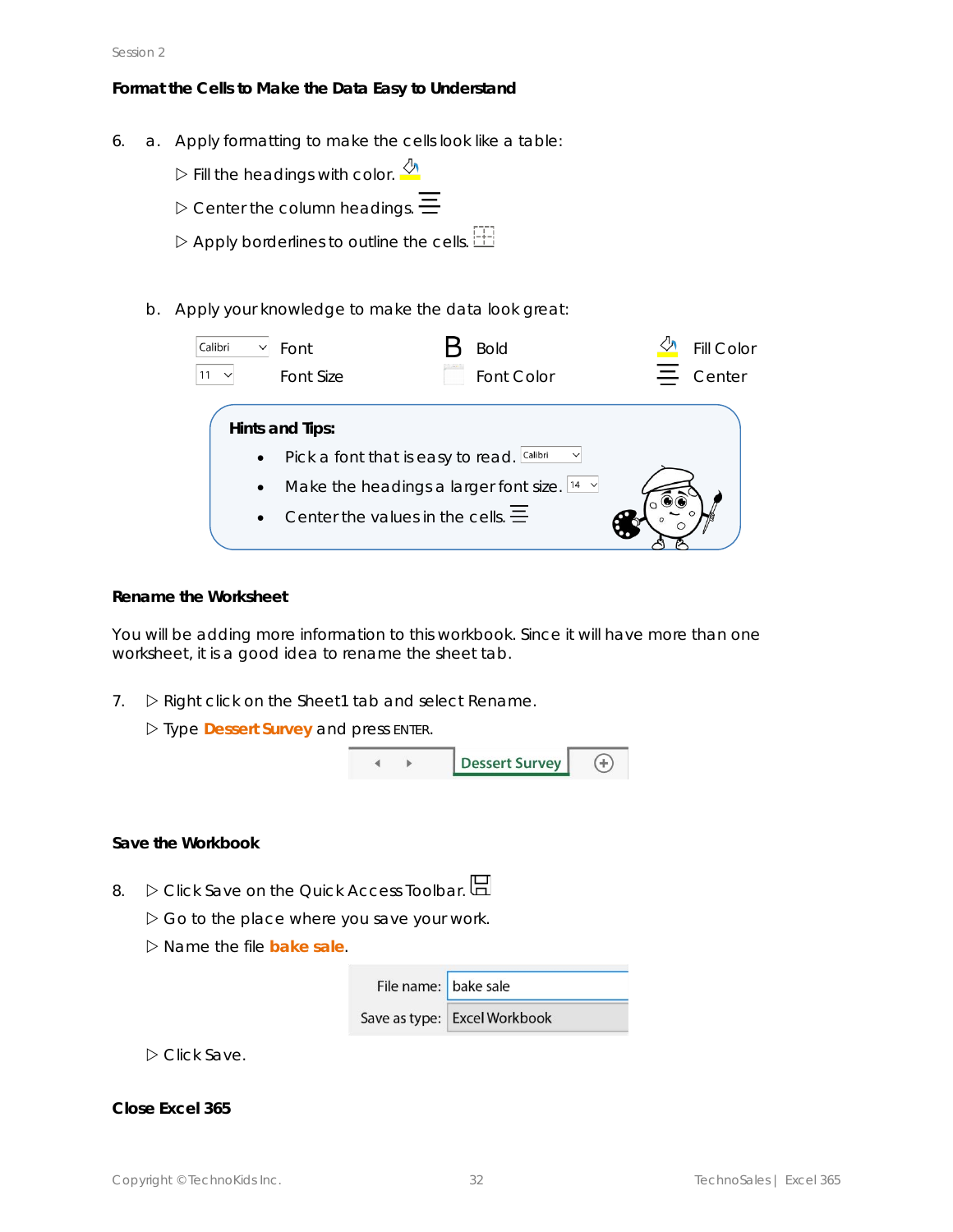# **Assignment 7** Graph Results of Dessert Preference Survey

In this assignment, you graph the survey results. A graph is a picture of information. A column graph uses vertical bars to show numbers. The taller the bar the higher the number. The shorter the bar the lower the number.

When you graph your survey results, it will be easy to see how many people like a dessert. The dessert liked the most will be the tallest bar and the dessert liked the least will be the shortest bar.



**Questions About Graphing**

1. What is a bar graph?

**A graph that uses a bar to represent a number.**

2. Why would you want to use a graph?

**It quickly summarizes data by turning it into a picture.**

3. What bar would be higher? The bar that represents the number 3 or the bar that represents the number 7?

**A bar that represents the number 7.**

**Open the Bake Sale Workbook in Excel 365**

- 1.  $\triangleright$  Go to the place where you save your work.
	- Open the *bake sale* file.

**Select the Data to Graph**

To make each bar in the graph show the number of people who liked the dessert, you need to select the cells with the dessert names and the total number for each dessert.

- 2. a. Select the *Dessert* names in Column A:
	- Click the first dessert item. (**A4**)
	- $\triangleright$  Click and drag down to select all the desserts.  $\bigoplus$

| <b>Dessert</b> | Girls | <b>Boys</b> | <b>Total</b>              |  |
|----------------|-------|-------------|---------------------------|--|
| muffins        |       |             |                           |  |
| cookies        |       |             |                           |  |
| brownies       |       |             | Select the dessert names. |  |
| cupcakes       |       |             |                           |  |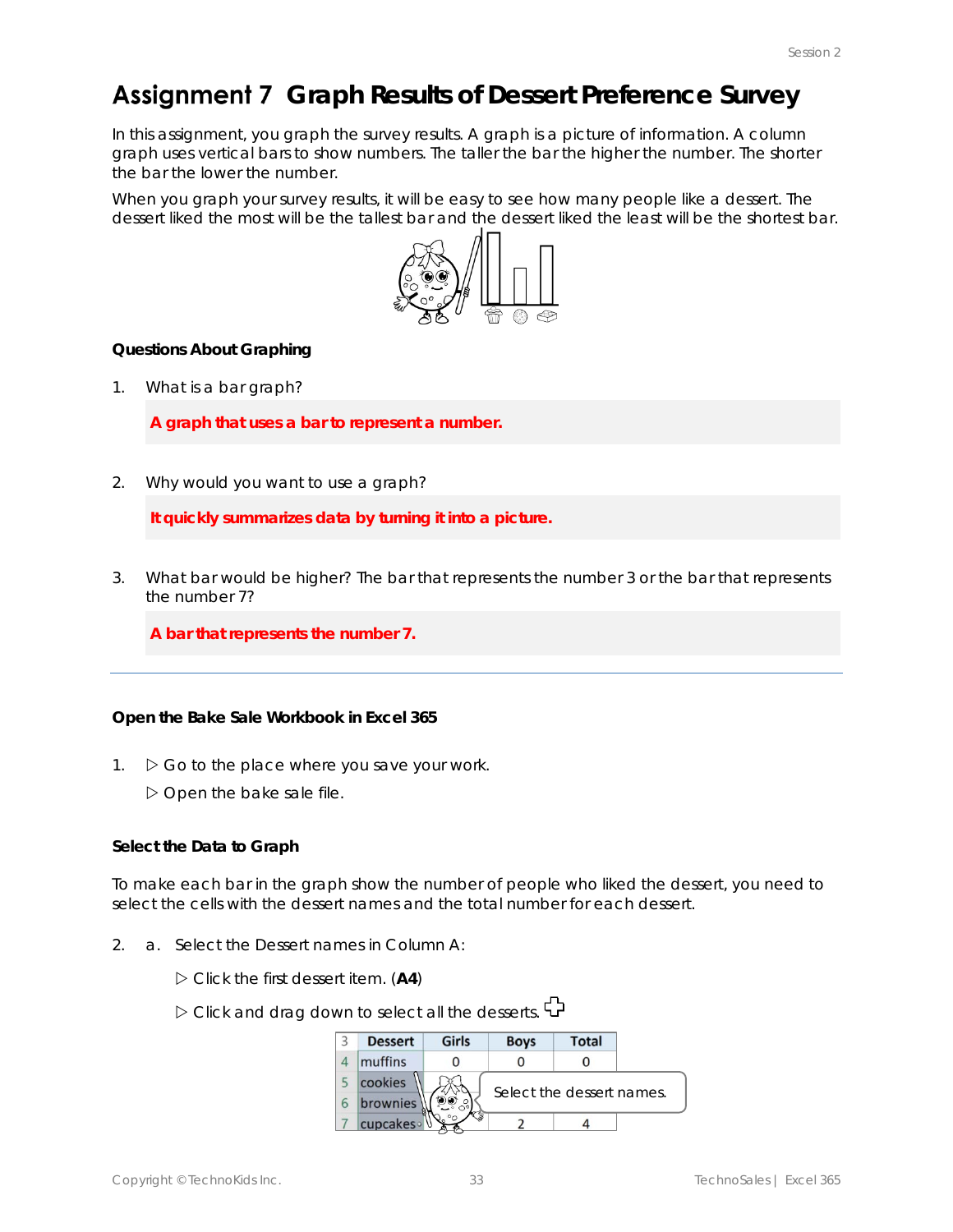- b. Select the *Totals* for each dessert:
	- Press and HOLD the CTRL key. Ctrl
	- Click the first number in the *Total* column. (**D4**)
	- $\triangleright$  Click and drag down to select all the totals.  $\bigoplus$

|                |                |       | <b>Dessert Preference Survey</b> |              |
|----------------|----------------|-------|----------------------------------|--------------|
| $\overline{2}$ |                |       |                                  |              |
| 3              | <b>Dessert</b> | Girls | <b>Boys</b>                      | <b>Total</b> |
|                | $4$ , muffins  |       |                                  |              |
|                | cookies        |       | 6                                | 10           |
| 6              | brownies       | 8     | $\mathfrak z$                    | 10           |
|                | ! cupcakes     |       |                                  |              |

**Insert a Column Chart**

3.  $\triangleright$  Click the Insert tab.

In the Charts group, choose *Insert Column or Bar Chart*.

Select *Clustered Column*.



 $\triangleright$  Notice that the Chart Design tab is now active.

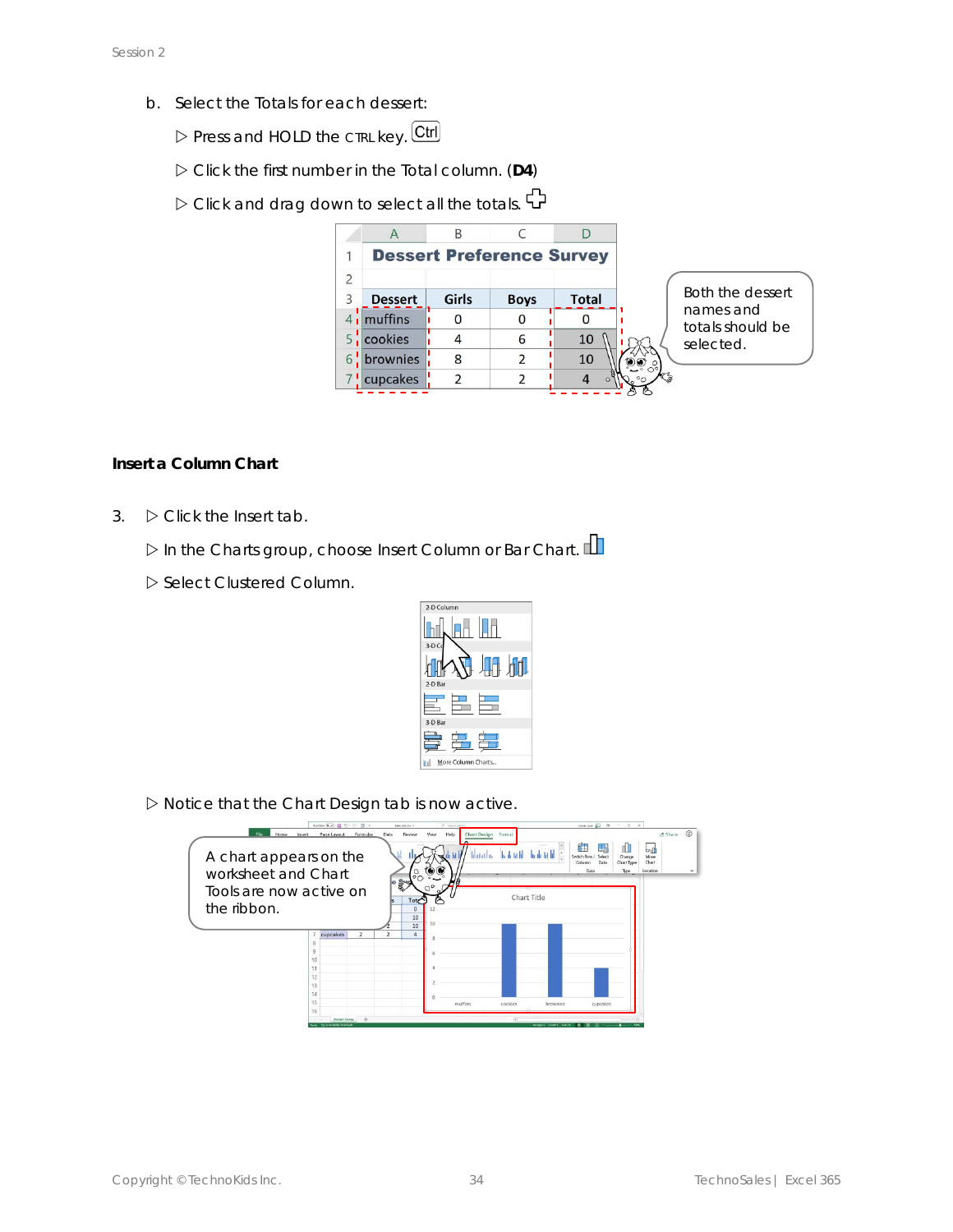**Choose the Chart Layout**

- 4.  $\triangleright$  Click the Chart Design tab.
	- In the Chart Layouts group, click *Quick Layout*.

Rest the pointer over each layout to display the name. Select *Layout 9*.



There are many layouts. Layout 9 makes the information easy to understand.

**Label the Graph and Delete the Legend**

5. a. Add a chart title:

Select the *Chart Title*.

 $\triangleright$  Triple click inside the box to select the text.

Type the title **Desserts Students Like**.

b. Add the X axis label:

Select the *Axis Title* on the X axis. (It has dessert names above it.)

Triple click inside the box to select the text. Type **Desserts**.

c. Add the Y axis label:

Select the *Axis Title* on the Y axis. (It has numbers beside it.)

Triple click inside the box to select the text. Type **Number of Students**.



d. Select the legend box. Press the DELETE key to remove it.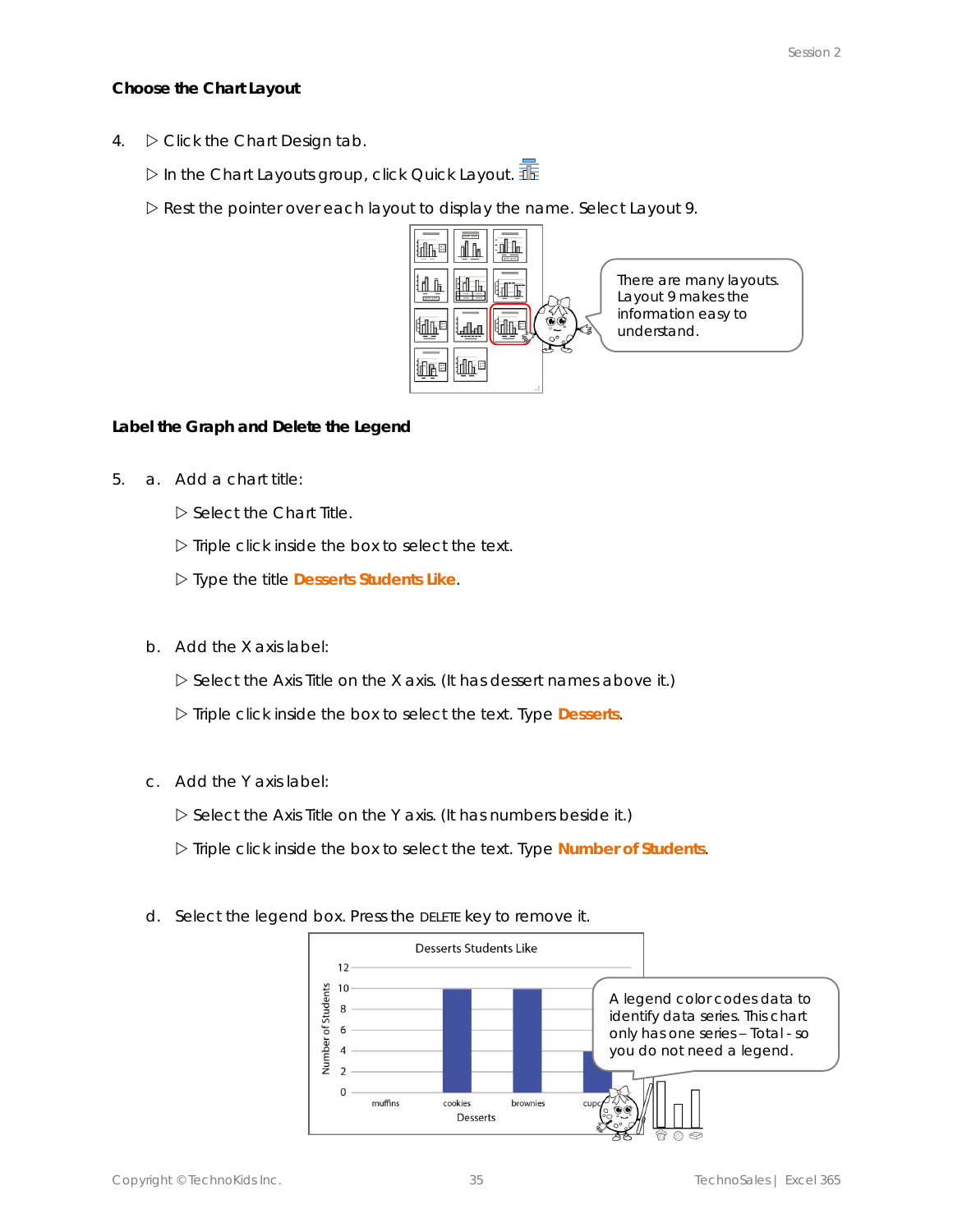#### **Choose the Chart Style**

6.  $\triangleright$  Click the Chart Design tab.

In the Chart Styles group, click the *More* arrow.



Choose a style.

**Add a Picture to the Plot Area**

7.  $\triangleright$  Select the *Plot Area*. (The area behind the bars)



|               | bake             |                         |                       |
|---------------|------------------|-------------------------|-----------------------|
|               |                  | Search Term Suggestions |                       |
| bake sale     | dessert clip art | cupcake background      | dessert illustrations |
| cookie border | baked goods      | dessert wallpaper       | dessert tray          |

 $D$  Double click on a picture you like.



TIP: Make Picture Lighter:

- From the Format tab click *Format Selection*.
- Select *Fill & Line*. Click FILL.  $\circledcirc$   $\circledcirc$



• Drag the *Transparency* slider to the right.

Transparency  $\longmapsto$  10%  $\Diamond$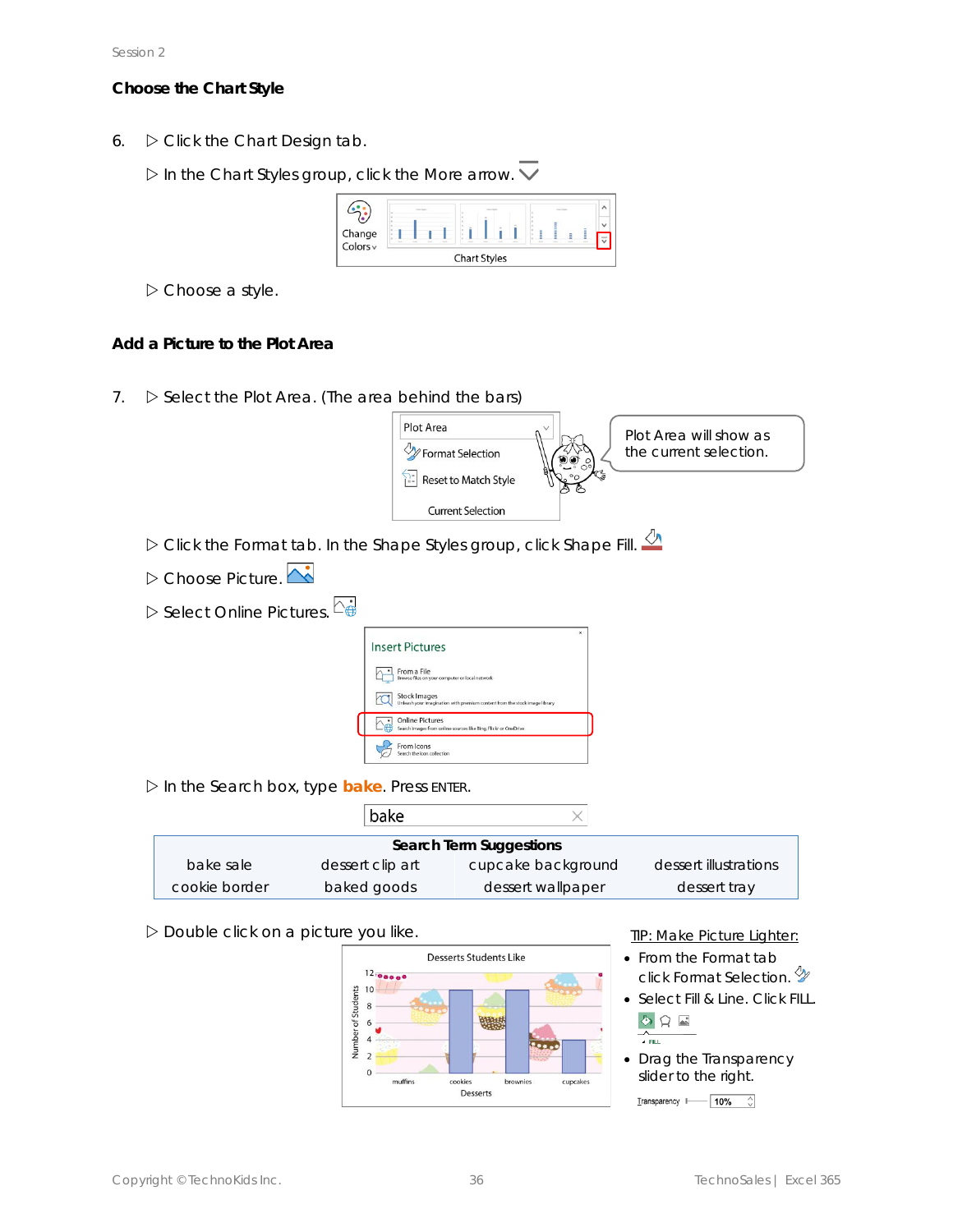**Format the Parts of the Graph**

- 8. Explore the Chart Tools to format the graph:
	- $\sqrt[n]{\mathbf{a}}$   $\Box$  Can you fill the bars with a color, gradient, or texture?
	- $\nabla$   $\Box$  Can you change the color and weight of the outline around the bars?
	- $\Box$   $\square$  Can you add a shadow, glow, or bevel to the bars?
	- $A \wedge A$   $\Box$  Can you apply a WordArt Style to the chart title?
	- $\mathbf{A} \mathbb{A}$   $\mathbb{A}$   $\Box$  Can you adjust the color, outline, or effects applied to the X axis title?

**Position and Resize the Graph on the Worksheet**

9.  $\triangleright$  Move the chart below the survey data.  $\ddot{\ddot{\mathbf{S}}}$  $\triangleright$  Drag the handles to change the size of the chart.  $\searrow$ 

|                                        | A                                           | B              | Ċ                                | D                 | E |
|----------------------------------------|---------------------------------------------|----------------|----------------------------------|-------------------|---|
| $\overline{1}$                         |                                             |                | <b>Dessert Preference Survey</b> |                   |   |
| $\overline{c}$                         |                                             |                |                                  |                   |   |
| 3                                      | <b>Dessert</b>                              | Girls          | <b>Boys</b>                      | <b>Total</b>      |   |
| 4                                      | muffins                                     | $\mathbf 0$    | $\mathbf{0}$                     | $\overline{0}$    |   |
| 5                                      | cookies                                     | $\overline{4}$ | 6                                | 10                |   |
| 6                                      | brownies                                    | 8              | $\overline{2}$                   | 10                |   |
| 7                                      | cupcakes                                    | $\overline{2}$ | 2                                | $\overline{a}$    |   |
| 10                                     | 12                                          | <b>SMAGES</b>  |                                  |                   |   |
| 11                                     | 10                                          |                |                                  |                   |   |
|                                        | 8                                           |                |                                  |                   |   |
|                                        | 6                                           |                |                                  |                   |   |
|                                        | $\Delta$                                    |                | WHAS                             |                   |   |
|                                        | <b>NUMBER OF STUDENTS</b><br>$\overline{2}$ |                |                                  | $\overline{1}$    |   |
|                                        | O                                           |                |                                  |                   |   |
| 12<br>13<br>14<br>15<br>16<br>17<br>18 |                                             | muffins        | cookies                          | brownies cupcakes |   |
| 19                                     |                                             |                | <b>DESSERTS</b>                  |                   |   |

#### **Analyze the Graph**

- 10. Have a look at the results in the graph. What do they mean?
	- a. What dessert was liked the most?
	- b. What dessert was liked the least?

**Save the Changes and Close Excel 365**

11.  $\triangleright$  Click Save on the Quick Access Toolbar.  $\boxdot$  $\triangleright$  Close Microsoft Excel.  $\bigtimes$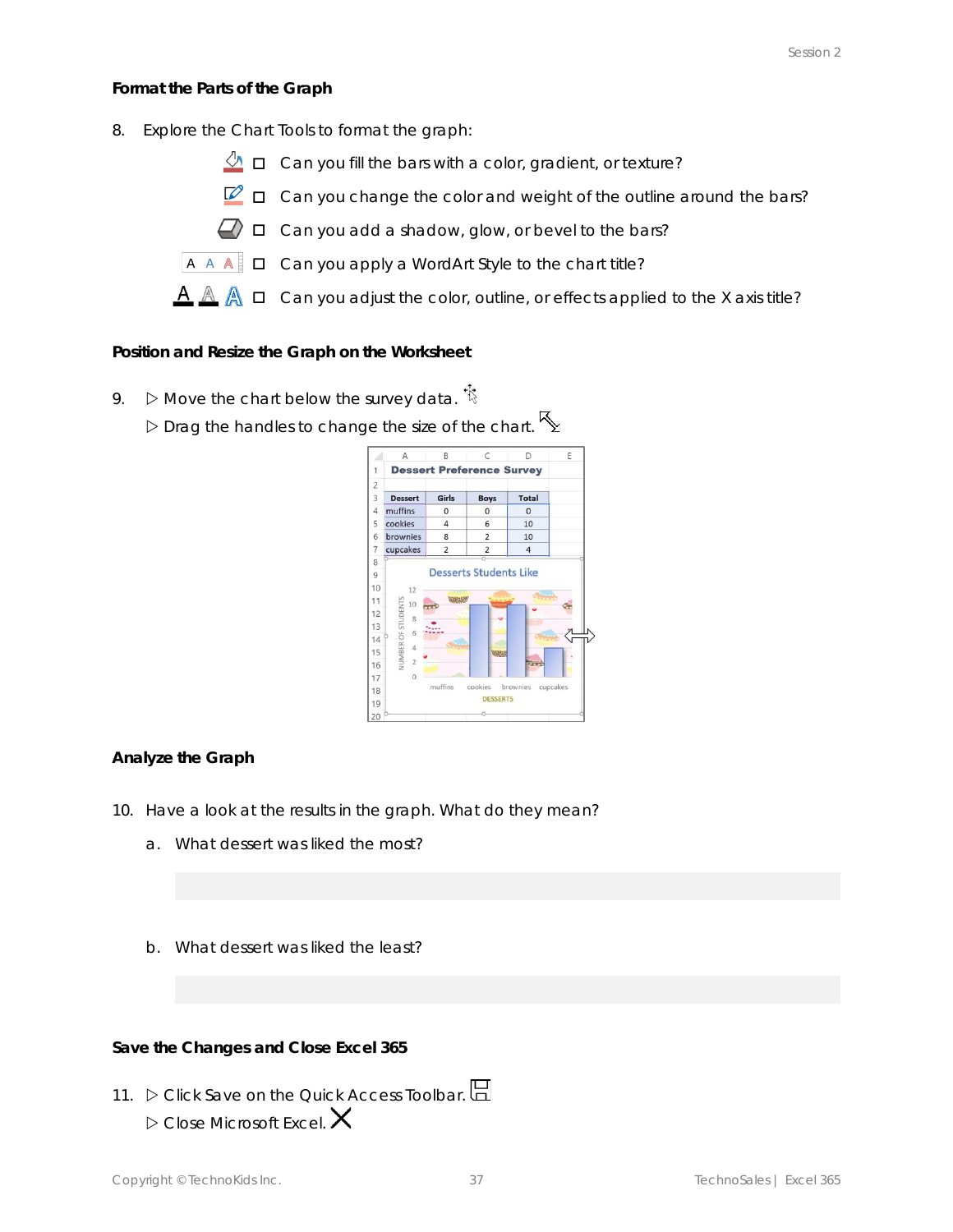# **Session 2 Review: Popular Excel Commands**

Match the command to its name.



Which will do the job? Pick the correct command.



- 7. You want to make a graph. **Insert Column or Bar Chart**
- 8. You want to apply a layout to a chart to set the chart titles and labels.

**Quick Layout**

9. You want to apply a thick outline around a cell.

**Thick Outside Borders**

Select the correct choice.

- 10. What action is being done to the cells?  $\overline{A} + \overline{B}$ 
	- a. Increase the row height.
	- **b. Increase the column width.**
	- c. Delete the contents of the cell in column A and B.

/1

/3

TOTAL: /10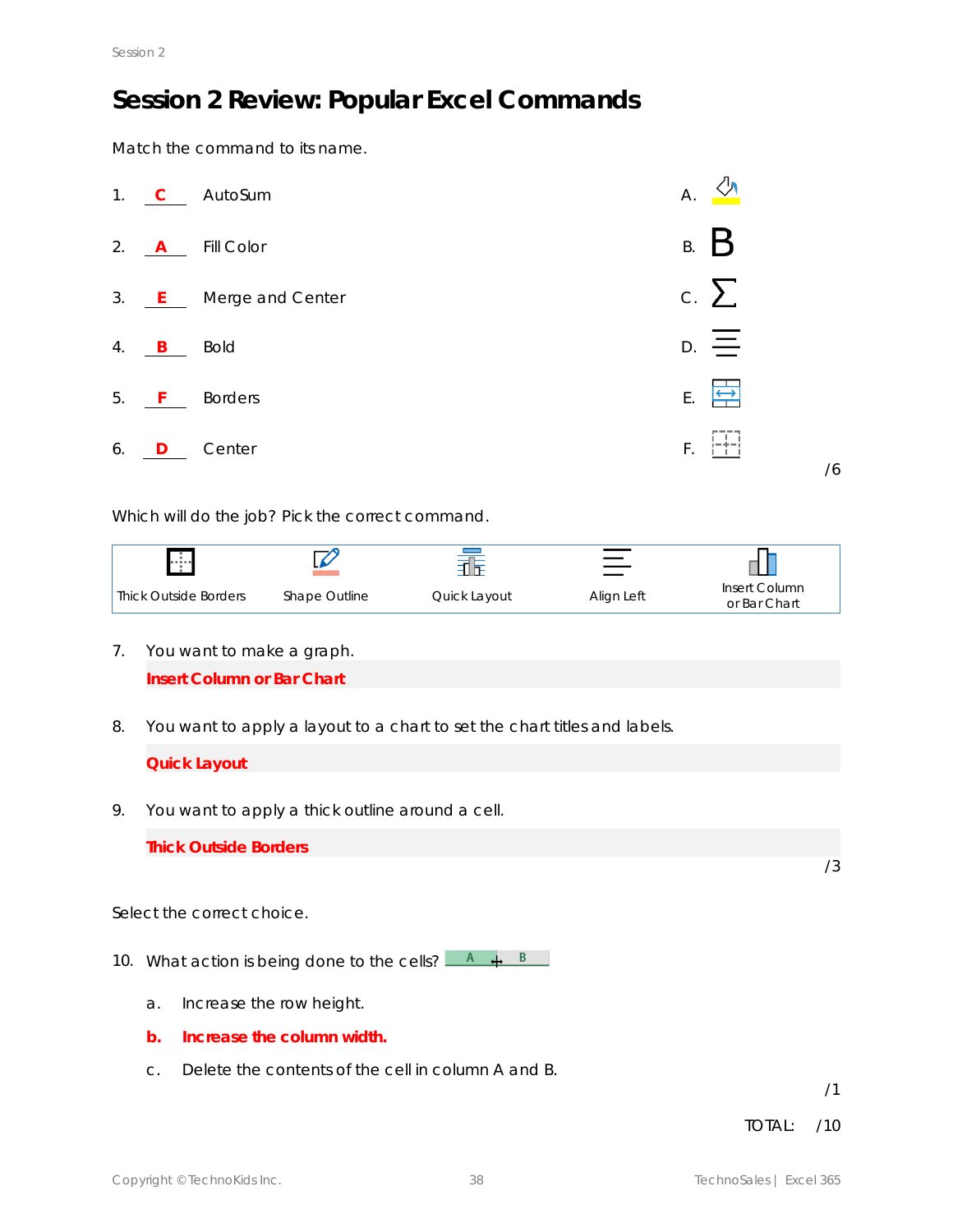### **Session 2 Skill Review: Ice Cream Chart**

You are the proud new owner of an ice cream cart. To help decide what flavors to have in the cart, you surveyed adults and children to find out what they liked.

What flavors of ice cream should you have in the cart?

Use Microsoft Excel to organize the survey results and graph the data.

| <b>SURVEY RESULTS</b> |        |          |       |  |  |  |
|-----------------------|--------|----------|-------|--|--|--|
| Ice Cream Flavor      | Adults | Children | Total |  |  |  |
| vanilla               | 19     |          |       |  |  |  |
| bubble gum            |        |          |       |  |  |  |
| butter pecan          | 12     |          |       |  |  |  |
| cookies and cream     |        |          |       |  |  |  |
| chocolate             |        | 12       |       |  |  |  |
| mint chocolate chip   |        |          |       |  |  |  |
| strawberry            |        |          |       |  |  |  |



- 1. Open Microsoft Excel. Click *Blank workbook*.
- 2. Add a title:
	- a. In **A1** type **Ice Cream Survey**. Press ENTER.
	- b. Select cells **A1**, **B1**, **C1**, and **D1**.
	- c. Click *Merge and Center* to combine the cells.
	- d. Change the font size to **12.**
	- e. Apply the *Bold* style.
- 3. Type the survey headings into each cell:

**A3 Flavors B3 Adults C3 Children D3 Total**

4. Type each *Ice Cream Flavor* into a cell below the *Flavors* heading. Refer to the table above.

> If the text is too wide for the cell, double click in between the column headings. This will fit the cell to the text.



- 5. Type the *number* of *Adults* and *Children* that like the flavor. Refer to the table above.
- 6. Calculate the *Totals*:
	- a. Use AutoSum to calculate the number of people that like the flavor.  $\sum$
	- b. Use AutoFill to copy the formula into the remaining cells in the Total column.
- 7. Make the data look great.  $\boxed{\text{Calibri}} \quad \vee \text{B} \quad \text{F}$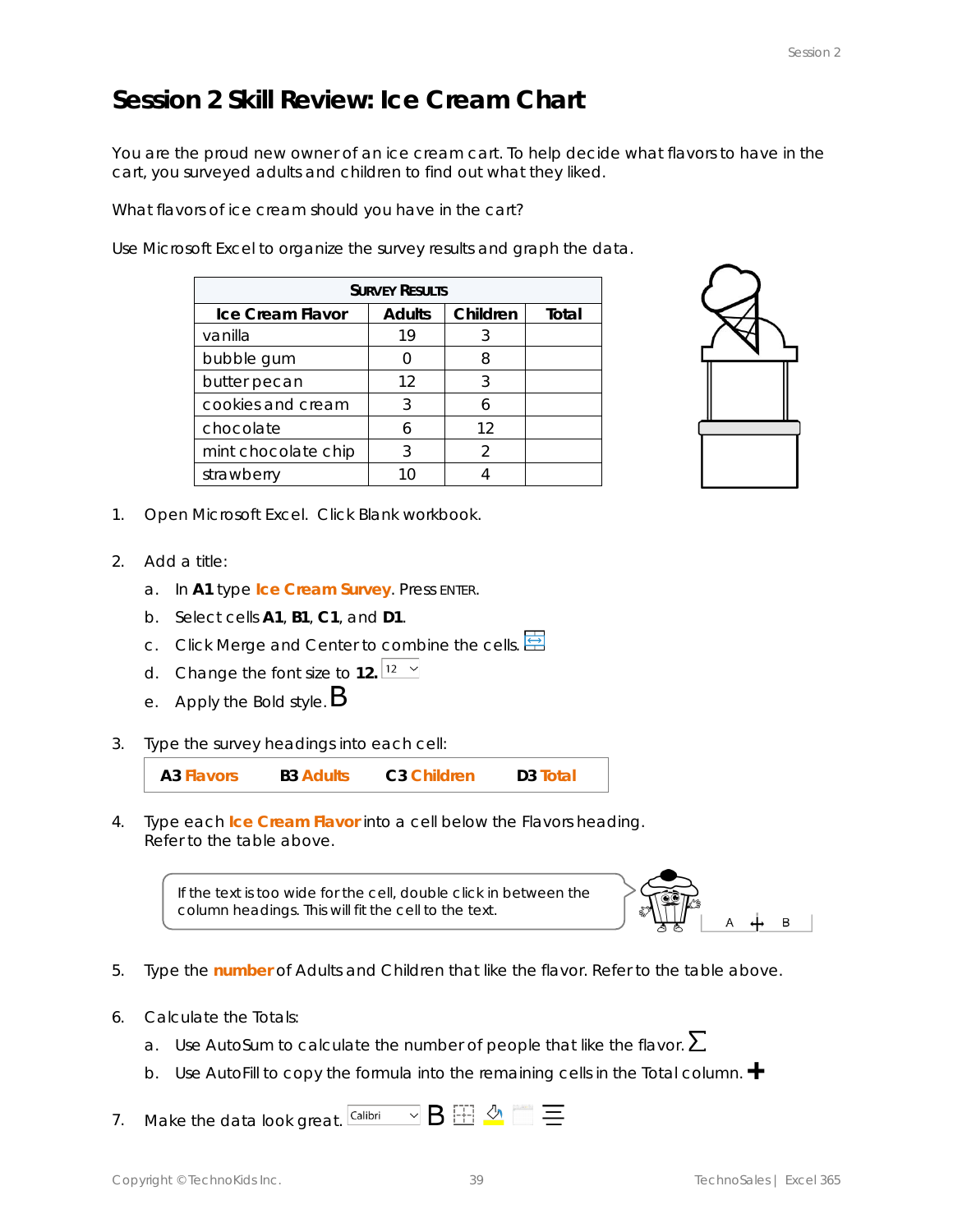- 8. Make a column graph of the total number of people that like each flavor.
	- a. Select the Flavors (**A4:A10**) and *Totals* (**D4:D10**) using the CTRL key.
	- b. From the Insert tab, click *Insert Column or Bar Chart*.
	- c. Select *Clustered Column*.
- 9. Click Quick Layout. Select *Layout 9*.
- 10. Label the chart:
	- a. Type the *Chart Title,* **Ice Cream Flavors People Like**.
	- b. Type the *X axis Title,* **Ice Cream Flavors**.
	- c. Type the *Y axis Title,* **Number of People**.
	- d. Remove the legend.



| If you have time, use your skills to make the graph look great! | $\bullet$ |  |
|-----------------------------------------------------------------|-----------|--|
|                                                                 |           |  |
|                                                                 |           |  |

- 11. Resize  $\overline{\mathbb{S}}$  and move  $\overline{\mathbb{S}}$  the graph below the survey data.
- 12. Save the document as **Ice Cream Survey**.

**Questions about the Survey Results**

Analyze the data and the graph to answer the questions.

| $\mathbf{1}$ . | Look at the data. What flavor of ice cream do adults like the most?<br>vanilla            |
|----------------|-------------------------------------------------------------------------------------------|
|                |                                                                                           |
| 2.             | Look at the data. What flavor of ice cream do children like the most? chocolate           |
|                |                                                                                           |
| 3.             | bubble gum<br>Look at the data. What flavor of ice cream do adults like least?            |
|                |                                                                                           |
| $4_{\cdot}$    | Look at the data. What flavor of ice cream do children like least?<br>mint chocolate chip |
|                |                                                                                           |
| 5.             | Look at the graph. What flavor is liked the most?<br>vanilla                              |
|                |                                                                                           |
| 6.             | Look at the graph. What flavor is liked the least?<br>mint chocolate chip                 |
| 7.             | If you can fit only five flavors into your cart, what ones will you choose?               |
|                |                                                                                           |
|                |                                                                                           |
|                |                                                                                           |
|                |                                                                                           |

Why did you choose these flavors?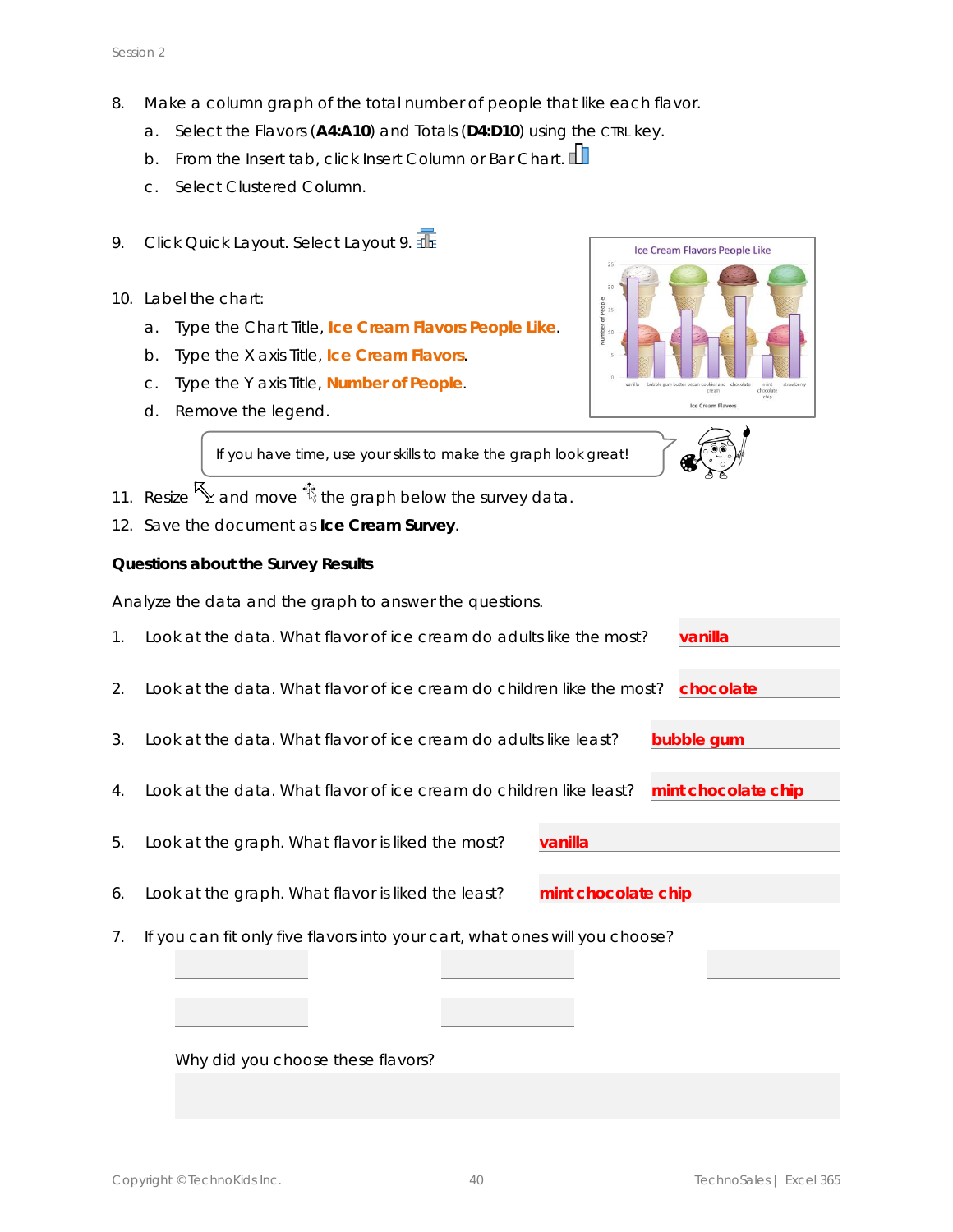# **Session 2 Extension Activity: Add Pictures into a Bar Graph**

Fill each bar with a stack of the dessert.

For example, if three people liked cookies, you can stack a picture of three cookies inside the bar. This will make your graph even EASIER to understand. Try it!

- 1. Open the Excel workbook that has the Dessert Survey graph you created in Assignment 7.
- 2. Select the first bar:
	- a. Click on the first bar once to select ALL the bars in the data series.
	- b. Click again to select ONLY the bar or data point.

TIP: There should be handles around ONE bar, not all the bars.

- 3. Insert a picture of the dessert into the bar:
	- a. Click the Format tab. In the Shape Styles group, click *Shape Fill*.
	- b. Choose *Picture*.
	- c. Select *Online Pictures*.
	- d. In the Search box, type *dessert name* **clip art**. Press ENTER.



TIP: Look for a picture that is only ONE item!

e. Double click on a picture you like.



- 4. Stack the picture:
	- a. Click the Format tab. In the Current Selection group, click *Format Selection*.



b. In the Format Data Point pane, select *Fill & Line*. Click FILL.



c. Select *Stack and Scale with* and set the Units/Picture to **1**.



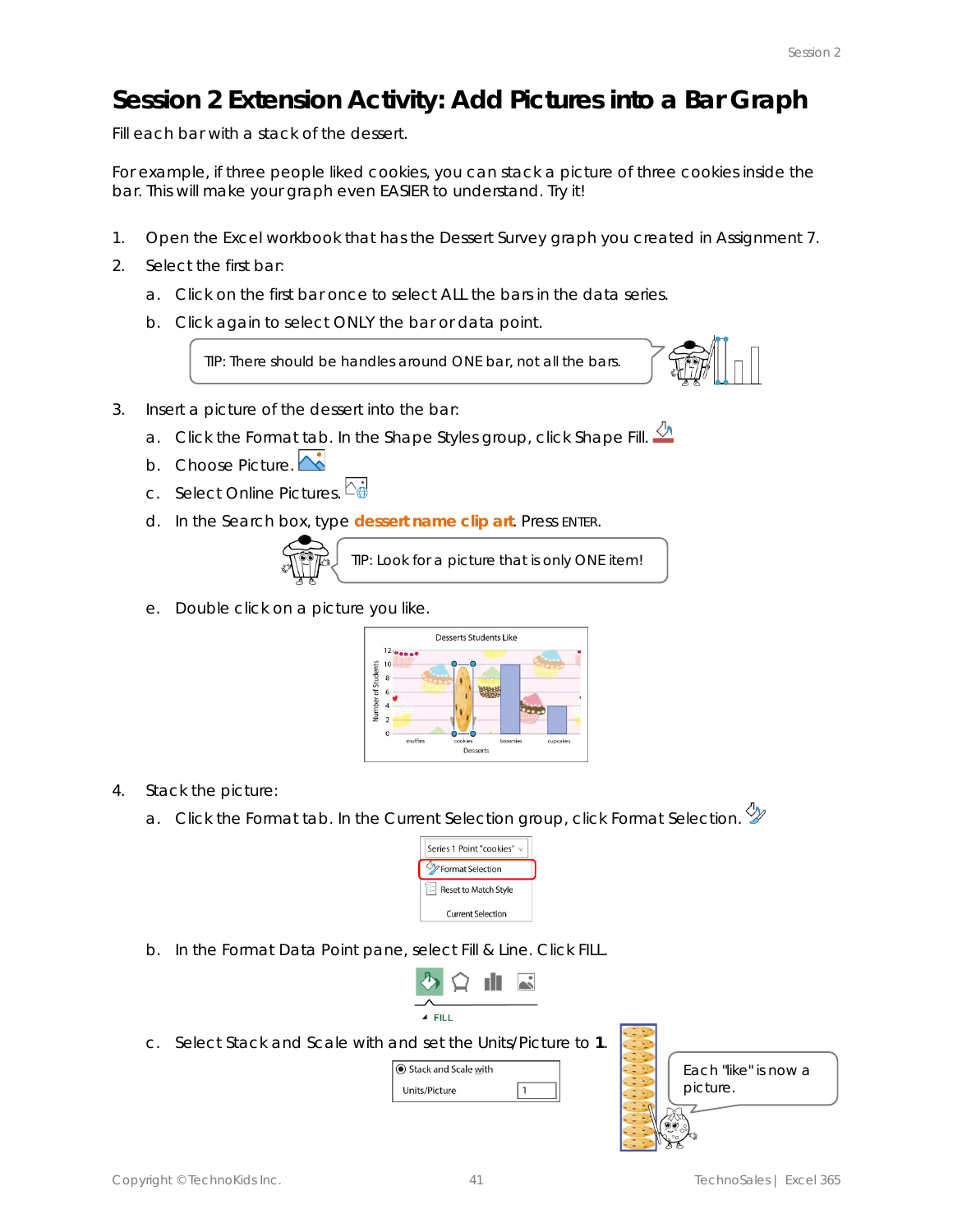- 5. Insert a picture of the dessert item into each remaining bar. Follow these steps:
	- a. Select each remaining bar or data point.
	- b. From the Format tab, click Shape Fill.
	- c. Choose *Picture*.
	- d. Select *Online Pictures*.
	- e. Search for the *dessert name* **clip art**. Insert a picture of ONE item.
	- f. Stack the picture:
		- o From the Format tab, click *Format Selection*.
		- o In the Format Data Point pane, select *Fill & Line*. Click FILL.



o Select *Stack and Scale with* and set the Units/Picture to **1**.



- 6. Optional: Make a copy of your work:
	- a. Click the File tab. Select *Save As*.
	- b. Go to the place where you save your work.
	- c. Save the file as **picture in graph**.
- 7. Close Microsoft Excel.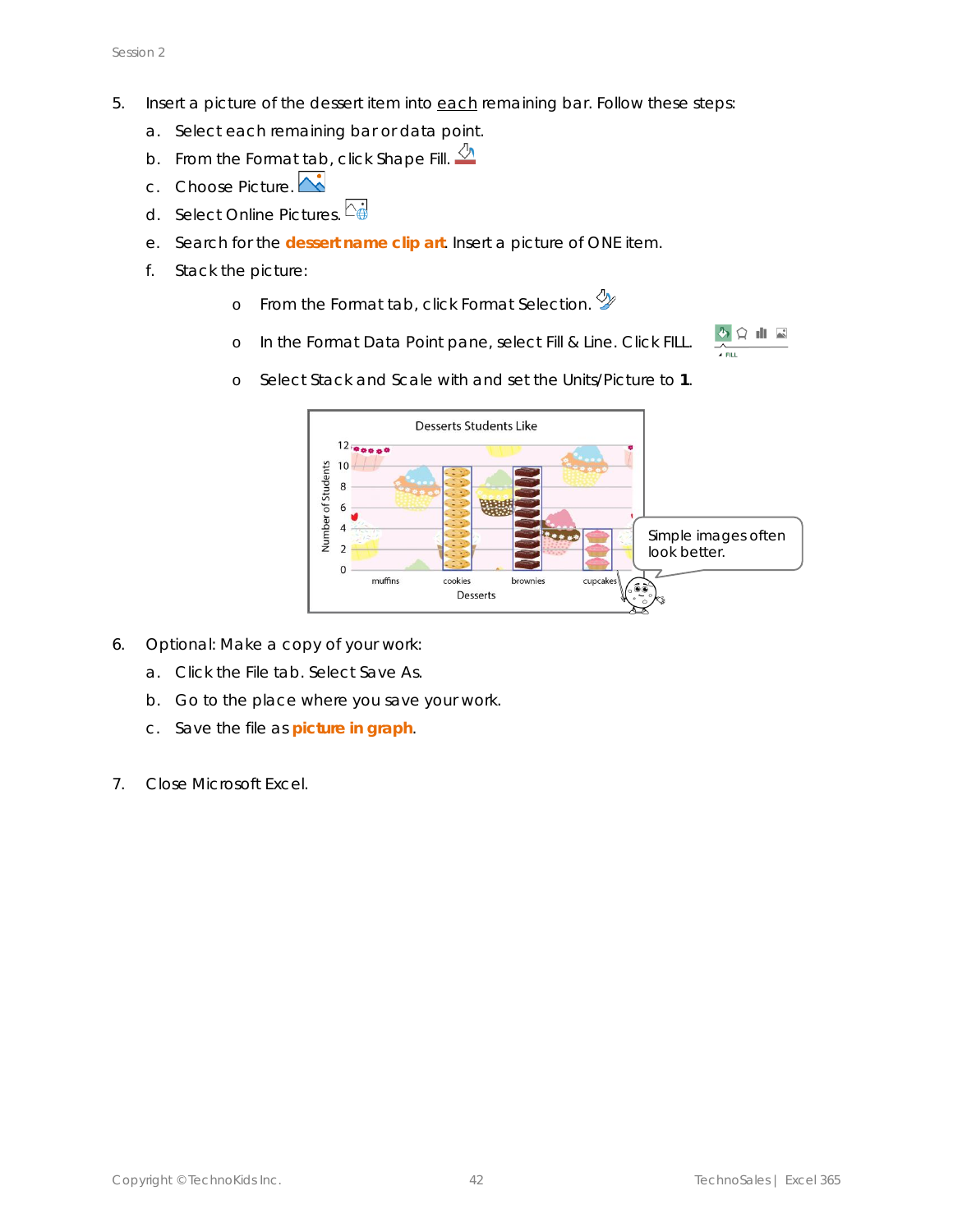### **Session 6 Review: Excel 365 Quiz**

1. Label the parts of the Excel 365 window using the terms below:

| row headings<br>3                                                                                                                                                                                                              | 5                                                                                                                                                    | scroll bars                                                                                                           |                                                       | cell E6<br>$\overline{4}$                                                                                        |                                                                                         |
|--------------------------------------------------------------------------------------------------------------------------------------------------------------------------------------------------------------------------------|------------------------------------------------------------------------------------------------------------------------------------------------------|-----------------------------------------------------------------------------------------------------------------------|-------------------------------------------------------|------------------------------------------------------------------------------------------------------------------|-----------------------------------------------------------------------------------------|
| sheet tab<br>$\overline{2}$                                                                                                                                                                                                    |                                                                                                                                                      | formula bar                                                                                                           |                                                       | cell J2<br>6                                                                                                     |                                                                                         |
| Book1 - Excel<br>AutoSave ● Off 日 ちゃさゃ 。                                                                                                                                                                                       |                                                                                                                                                      | $D$ Search                                                                                                            |                                                       | Student Name <b>@</b><br>団                                                                                       | $\Box$<br>$\times$<br>$\overline{\phantom{0}}$                                          |
| File<br>Home<br>Insert<br>Page Layout Formulas<br>Data<br>Review<br>$\begin{array}{c}\n\hline\n\end{array}\n\quad \text{Rate}$<br>X Cut<br>Calibri<br>$\cdot$ 11 $\cdot$ A $A'$ $\equiv$ $\equiv$ $\equiv$ $\gg$<br>¥.<br>Font | View<br>Help<br>Wrap Text<br>General<br>B I U - 田 - <mark>- 스 - 스 - 三三三 三三 国 Merge &amp; Center - S - % 9</mark> 38 - 38 - 39<br>Alignment<br>Number | $\Box$<br>Bad<br>Normal<br>Conditional Format as Greek Cell Explanatory  Input<br>Formatting v Table<br><b>Styles</b> | Good<br>Neutral<br>Calculation<br>Linked Cell<br>Note | $\sum$ AutoSum: $\sim$<br><b>NHE</b><br>V Fill v<br>Ę<br>Insert Delete Format<br>$Q$ Clear-<br>$\omega$<br>Cells | 27<br>靊<br>Sort & Find &<br>Analyze<br>Data<br>Filter ~ Select ~<br>Analysis<br>Editing |
| $\cdot$ $\mathbf{X}$ $\mathbf{X}$<br>A1<br>B<br>$\overline{C}$<br>A                                                                                                                                                            | D<br>E                                                                                                                                               | G<br>F                                                                                                                | H                                                     | J                                                                                                                | Κ                                                                                       |
| 1                                                                                                                                                                                                                              |                                                                                                                                                      |                                                                                                                       |                                                       |                                                                                                                  |                                                                                         |
| $\overline{2}$                                                                                                                                                                                                                 |                                                                                                                                                      |                                                                                                                       |                                                       |                                                                                                                  |                                                                                         |
| 3                                                                                                                                                                                                                              |                                                                                                                                                      |                                                                                                                       |                                                       | 6                                                                                                                |                                                                                         |
| $\overline{4}$                                                                                                                                                                                                                 |                                                                                                                                                      |                                                                                                                       |                                                       |                                                                                                                  |                                                                                         |
| 5<br>6                                                                                                                                                                                                                         | 4                                                                                                                                                    |                                                                                                                       |                                                       |                                                                                                                  |                                                                                         |
| $\overline{7}$                                                                                                                                                                                                                 |                                                                                                                                                      |                                                                                                                       |                                                       |                                                                                                                  |                                                                                         |
| 8                                                                                                                                                                                                                              |                                                                                                                                                      |                                                                                                                       |                                                       |                                                                                                                  |                                                                                         |
| 9                                                                                                                                                                                                                              |                                                                                                                                                      |                                                                                                                       |                                                       |                                                                                                                  |                                                                                         |
| )o<br>3                                                                                                                                                                                                                        |                                                                                                                                                      |                                                                                                                       |                                                       |                                                                                                                  |                                                                                         |
| 11                                                                                                                                                                                                                             |                                                                                                                                                      |                                                                                                                       |                                                       |                                                                                                                  |                                                                                         |
| 12                                                                                                                                                                                                                             |                                                                                                                                                      |                                                                                                                       |                                                       |                                                                                                                  | 5                                                                                       |
| 13<br>$\overline{2}$                                                                                                                                                                                                           |                                                                                                                                                      |                                                                                                                       |                                                       |                                                                                                                  |                                                                                         |
| 14<br>$^\circledR$<br>Sheet1<br>$A \rightarrow B$                                                                                                                                                                              |                                                                                                                                                      |                                                                                                                       | $\left\vert \cdot\right\vert$                         |                                                                                                                  | $\left\vert \cdot\right\rangle$<br>T.                                                   |
| Ready #1                                                                                                                                                                                                                       |                                                                                                                                                      |                                                                                                                       |                                                       |                                                                                                                  | <b>田 国 四 --</b><br>$+ - + 244%$<br>/6                                                   |

- 2. List **two** ways that Excel can help a business owner.
	- **organize information such as employee data**
	- **calculate information monthly sales**
- 3. List **two** ways that Excel can help a teacher.
	- **organize student assignments**
	- **calculate marks and class average**

/4

/1

4. Which option will automatically resize the content to fit on one page?

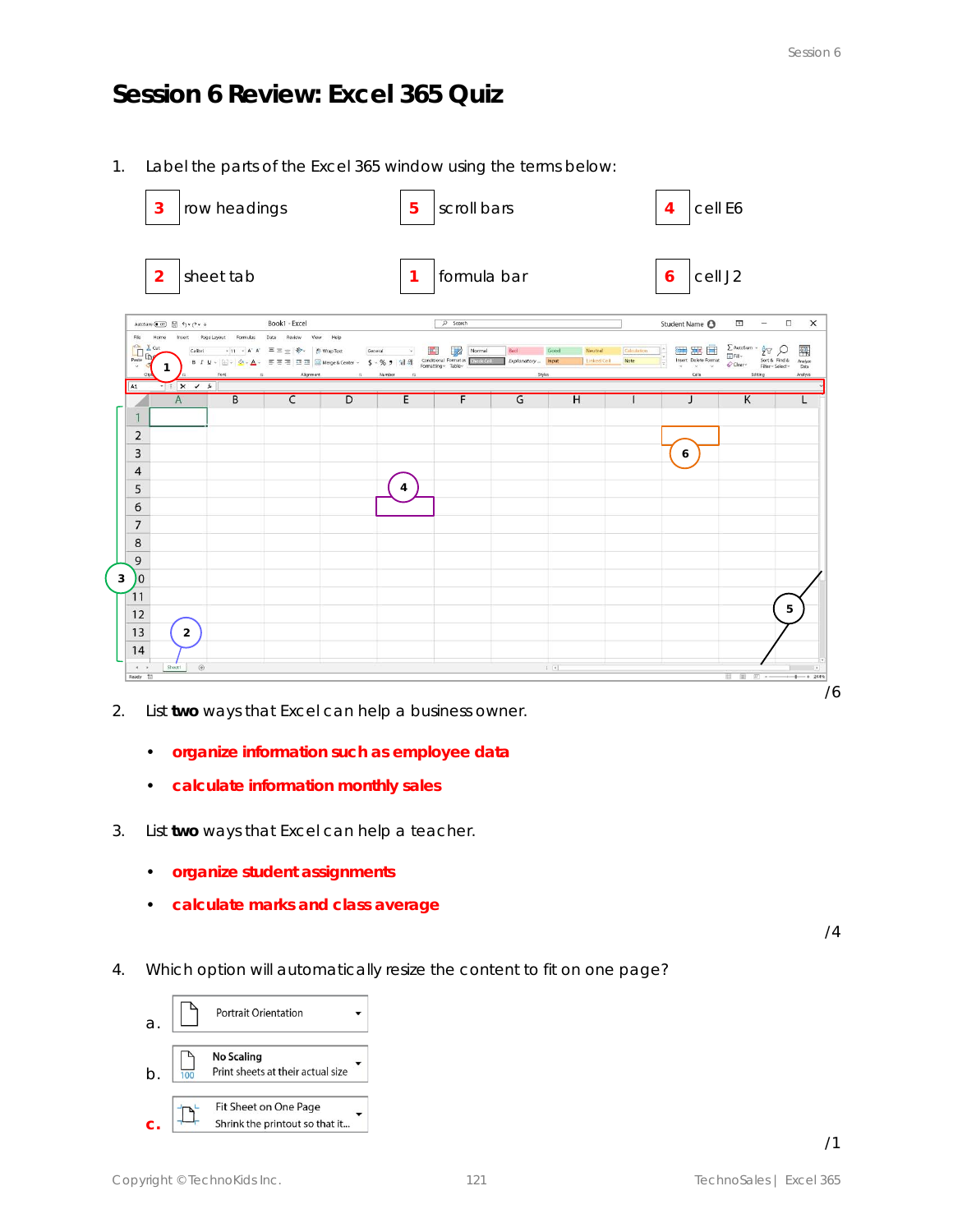#### Session 6

5. Label the spreadsheet term with the correct definition.

|   | row heading    | A. A bar where you can add information into a cell.           |
|---|----------------|---------------------------------------------------------------|
|   | cell           | B. The name of the row. This is a number.                     |
| G | column heading | C. The letter and number used to tell the location of a cell. |
|   | worksheet      | D. A box in the worksheet, such as D5.                        |
|   | name box       | E. Grid made up of columns and rows.                          |
| Н | AutoSum        | F. A box that displays the name of a cell.                    |
|   | formula bar    | G. The name of the column. This is a letter.                  |
|   | cell reference | H. A command that creates an addition formula.<br>/8          |

Pick the correct answer to do the task.

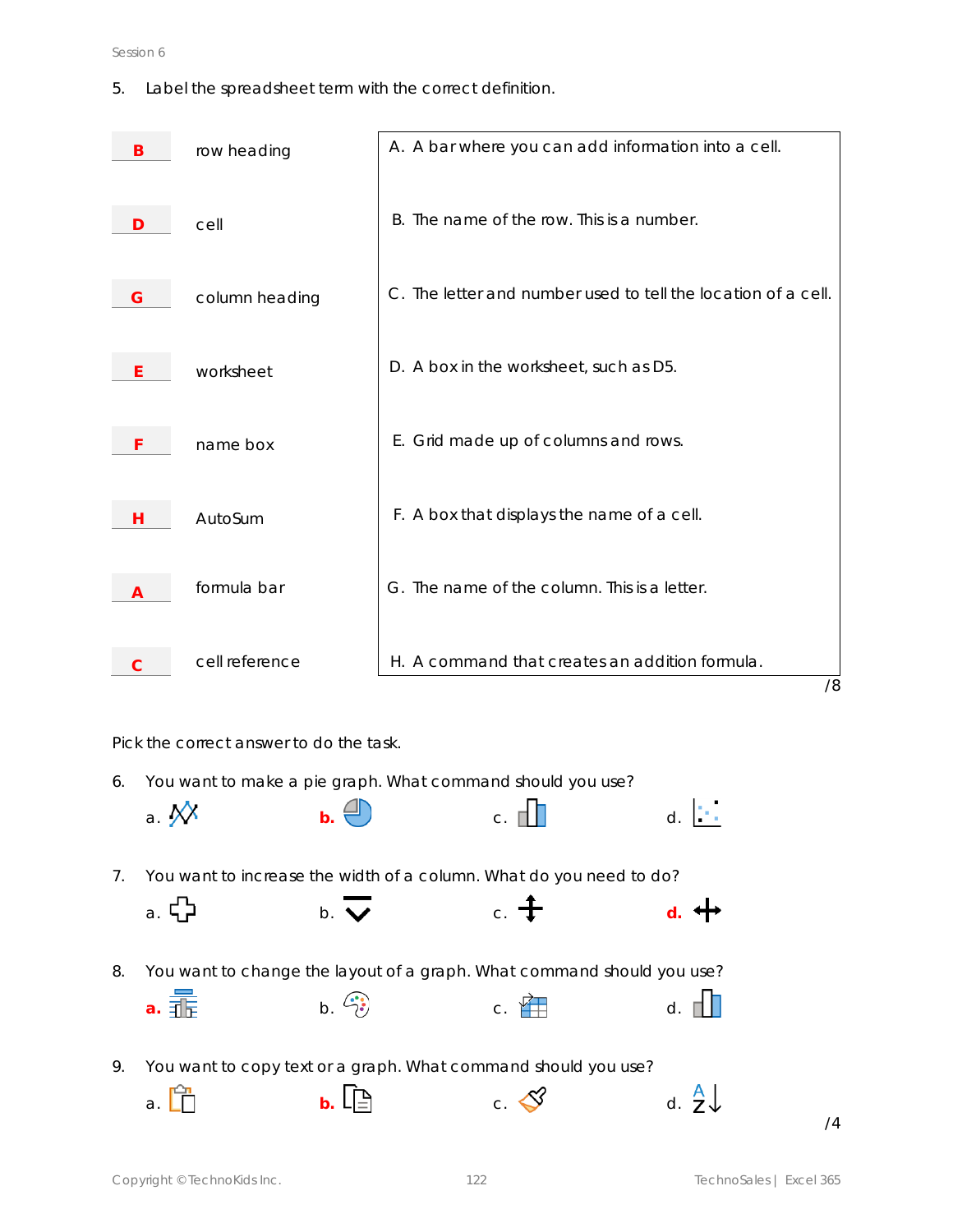10. Label the Excel command with the correct name.



Circle the correct answer from the list of choices.

- 11. What is the answer to the Excel formula **=3\*2**
	- a. 4
	- **b. 6**
	- c. 1
- 12. What is the answer to the Excel formula **=16/4**
	- a. 20
	- b. 12
	- **c. 4**

13. What symbol tells the program there is a formula in a cell?

- **a. =**
- $b. -$
- c. /
- 14. What symbol goes between two cell references in a Microsoft Excel formula?
	- **a. :**
	- b. (
	- $c.$  #

/4